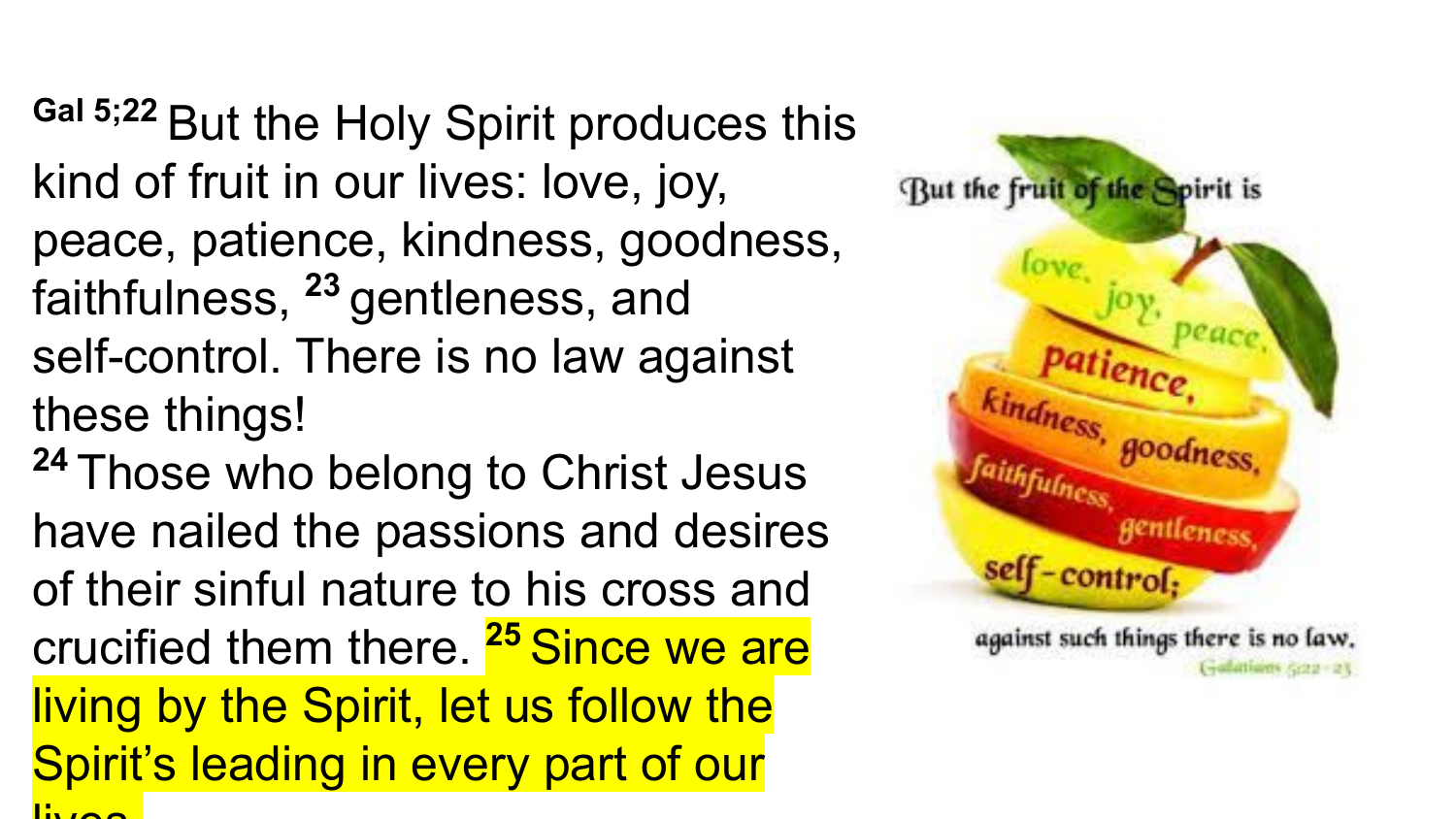## **Contact.**

## **Emptiness and openness**



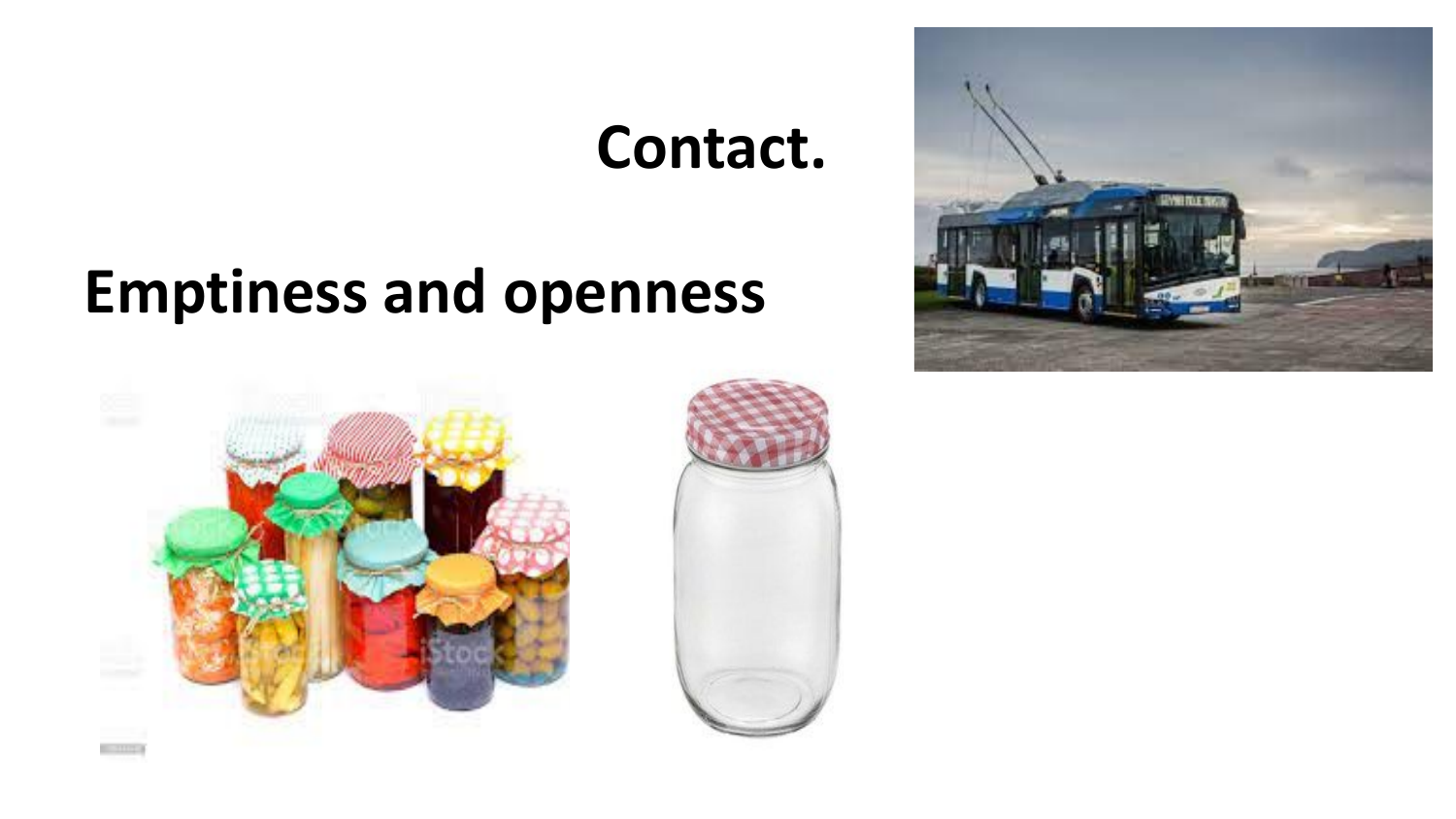

## **Exodus 39:25**

King James Version

And they made bells of pure gold, and put the bells between the pomegranates upon the hem of the robe, round about between the pomegranates;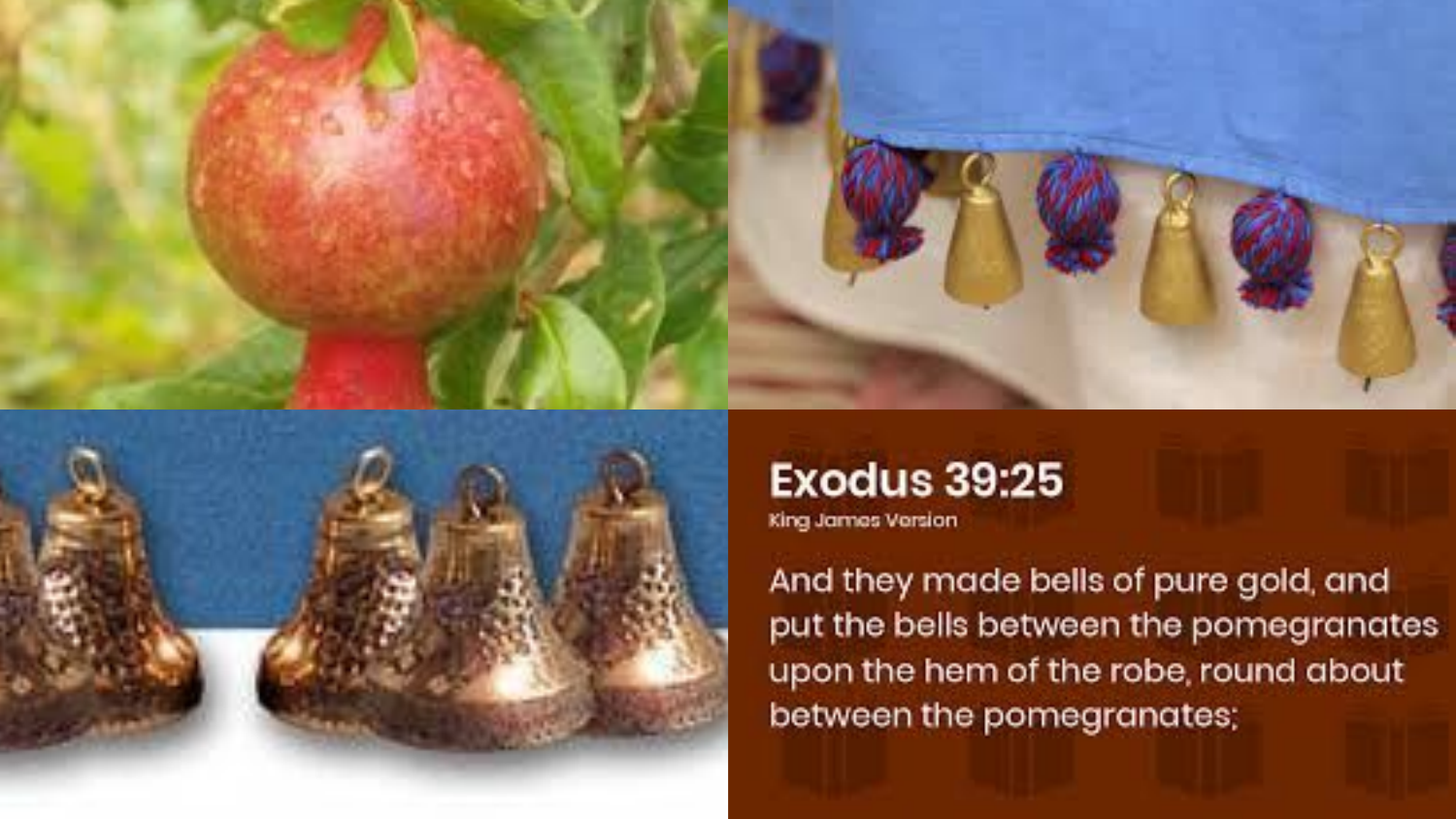• **Eph 4** Therefore I, a prisoner for serving the Lord, beg you to lead a life worthy of your calling, for you have been called by God. **<sup>2</sup>**Always be humble and gentle. Be patient with each other, making allowance for each other's faults because of your love. **<sup>3</sup>**Make every effort to keep yourselves united in the Spirit, binding yourselves together with peace

•Gal 1;**<sup>15</sup>**But when it pleased God, who separated me from my mother's womb and called *me* through His grace, **<sup>16</sup>**to reveal His Son in me, that I might preach Him among the Gentiles, I did not immediately confer with flesh and blood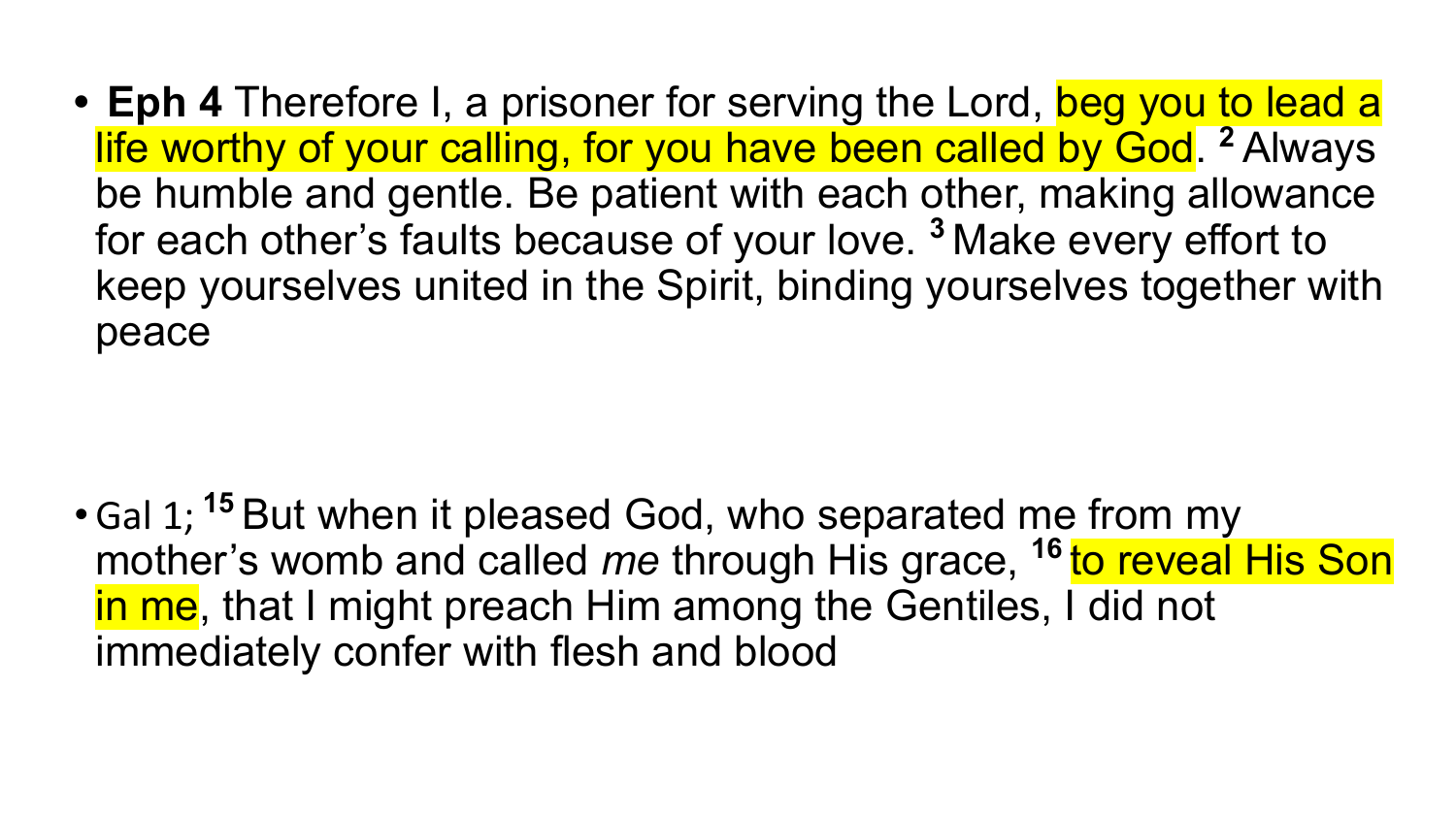**• Philippians 1;9-11** So this is my prayer: that your love will flourish and that you will not only love much but well. Learn to love appropriately. You need to use your head and test your feelings so that your love is sincere and intelligent, not sentimental gush. Live a lover's life, circumspect and exemplary, a life Jesus will be proud of: bountiful in fruits from the soul, making Jesus Christ attractive to all, getting everyone involved in the glory and praise of God.

• NLT; <sup>9</sup> I pray that your love will overflow more and more, and that you will keep on growing in knowledge and understanding. **<sup>10</sup>**For I want you to understand what really matters, so that you may live pure and blameless lives until the day of Christ's return. **<sup>11</sup>**May you always be filled with the fruit of your salvation—the righteous character produced in your life by Jesus Christ<sup>[\[b\]](https://www.biblegateway.com/passage/?search=Philippians+1&version=NLT#fen-NLT-29333b)</sup>—for this will bring much glory and praise to God.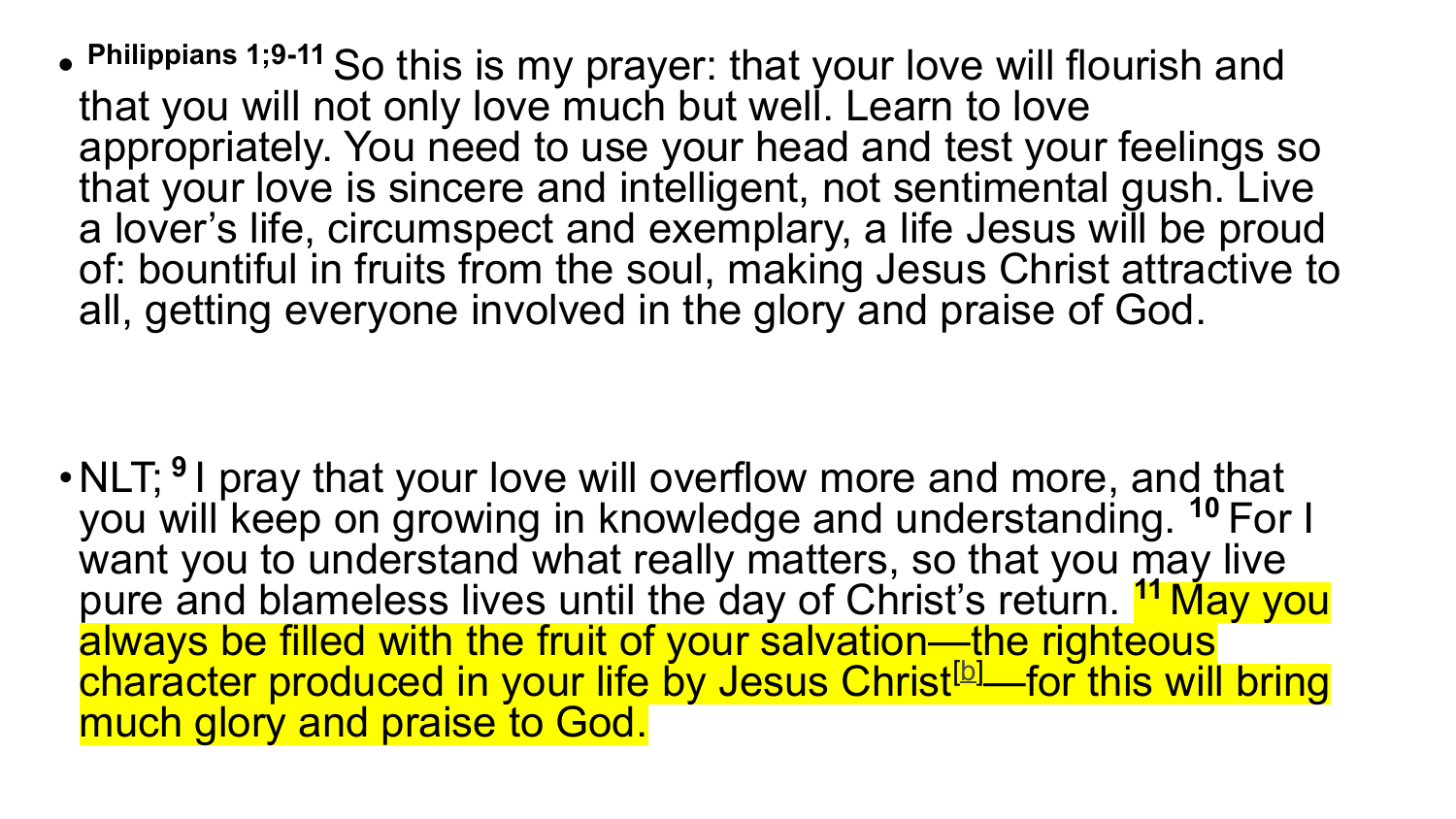- **•Eph 4 1-3** In light of all this, here's what I want you to do. While I'm locked up here, a prisoner for the Master, I want you to get out there and walk—better yet, run!—on the road God called you to travel. I don't want any of you sitting around on your hands. I don't want anyone strolling off, down some path that goes nowhere. And mark that you do this with humility and discipline—not in fits and starts, but steadily, pouring yourselves out for each other in acts of love, alert at noticing differences and quick at mending fences.
- **• 4-6** You were all called to travel on the same road and in the same direction, so stay together, both outwardly and inwardly. You have one Master, one faith, one baptism, one God and Father of all, who rules over all, works through all, and is present in all. Everything you are and think and do is permeated with Oneness.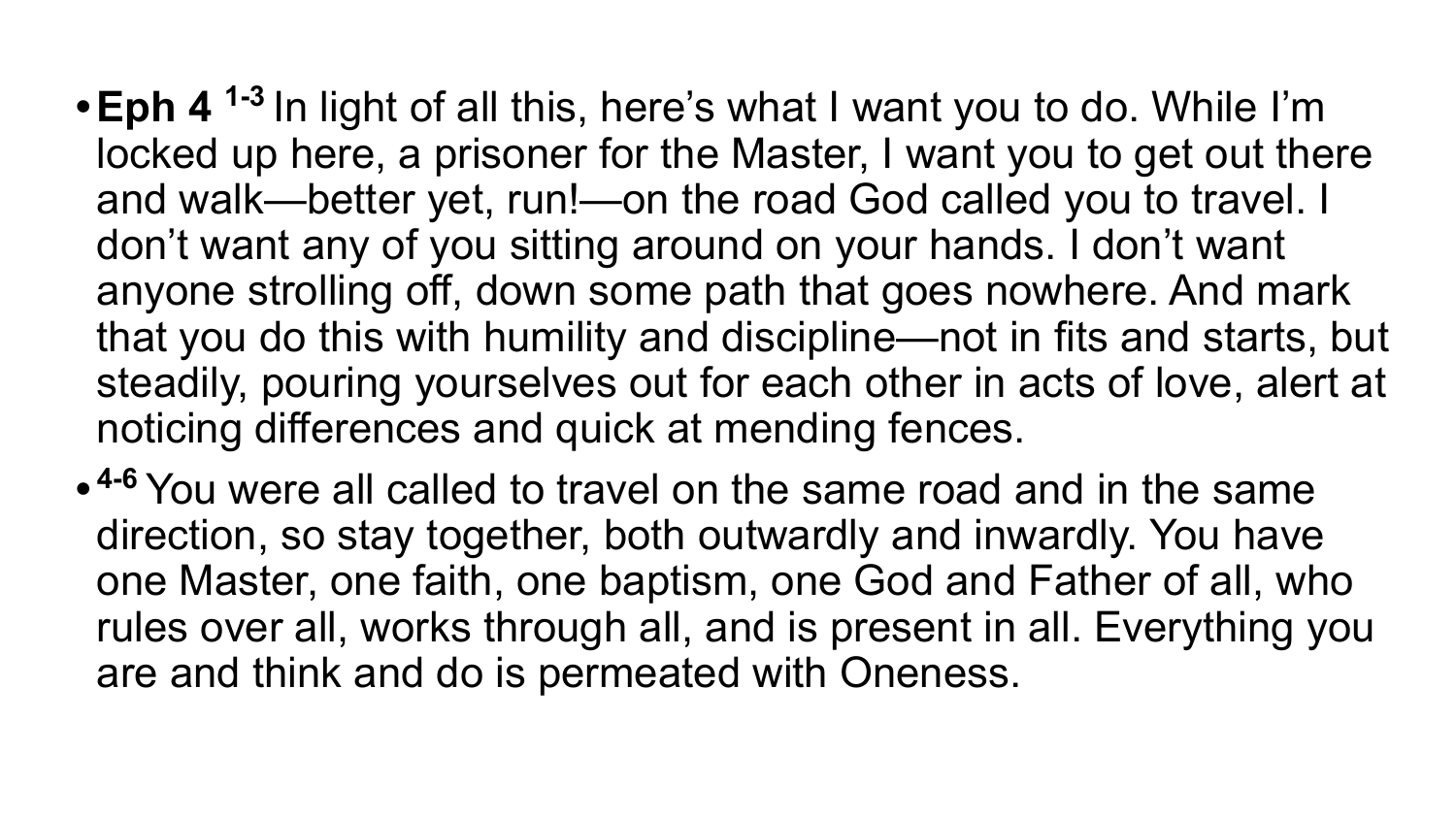• Matt 5;14 "You are the light of the world—like a city on a hilltop that cannot be hidden. **<sup>15</sup>**No one lights a lamp and then puts it under a basket. Instead, a lamp is placed on a stand, where it gives light to everyone in the house. **<sup>16</sup>**In the same way, let your good deeds shine out for all to see, so that everyone will praise your heavenly Father.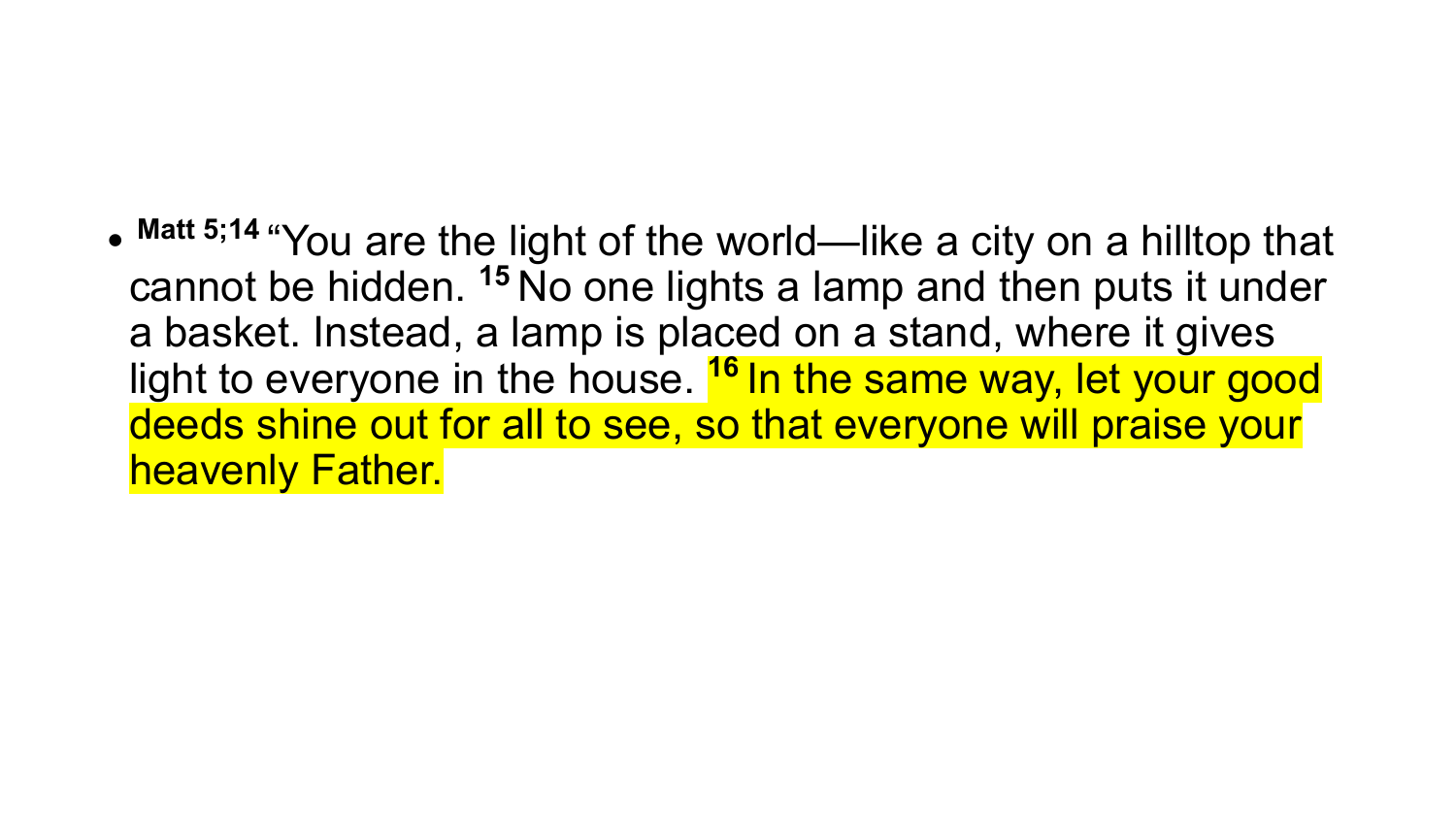- <sup>Gal 5;16</sup> Lsay then: Walk in the Spirit, and you shall not fulfill the lust of the flesh. **<sup>17</sup>**For the flesh lusts against the Spirit, and the Spirit against the flesh; and these are contrary to one another, so that you do not do the things that you wish. **<sup>18</sup>**But if you are led by the Spirit, you are not under the law.
- <sup>19</sup> Now the works of the flesh are evident, which are: [\[d\]](https://www.biblegateway.com/passage/?search=Galatians+5&version=NKJV#fen-NKJV-29182d)adultery, [\[e\]](https://www.biblegateway.com/passage/?search=Galatians+5&version=NKJV#fen-NKJV-29182e) fornication, uncleanness, lewdness, **<sup>20</sup>**idolatry, sorcery, hatred, contentions, jealousies, outbursts of wrath, selfish ambitions, dissensions, heresies, **<sup>21</sup>**envy, [[f\]](https://www.biblegateway.com/passage/?search=Galatians+5&version=NKJV#fen-NKJV-29184f)murders, drunkenness, revelries, and the like; of which I tell you beforehand, just as I also told *you* in time past, that those who practice such things will not inherit the kingdom of God.
- <sup>22</sup> But the fruit of the Spirit is love, joy, peace, longsuffering, kindness, goodness, faithfulness, **<sup>23</sup>**[\[g\]](https://www.biblegateway.com/passage/?search=Galatians+5&version=NKJV#fen-NKJV-29186g)gentleness, self-control. Against such there is no law. **<sup>24</sup>**And those *who are* Christ's have crucified the flesh with its passions and desires. **<sup>25</sup>**If we live in the Spirit, let us also walk in the Spirit.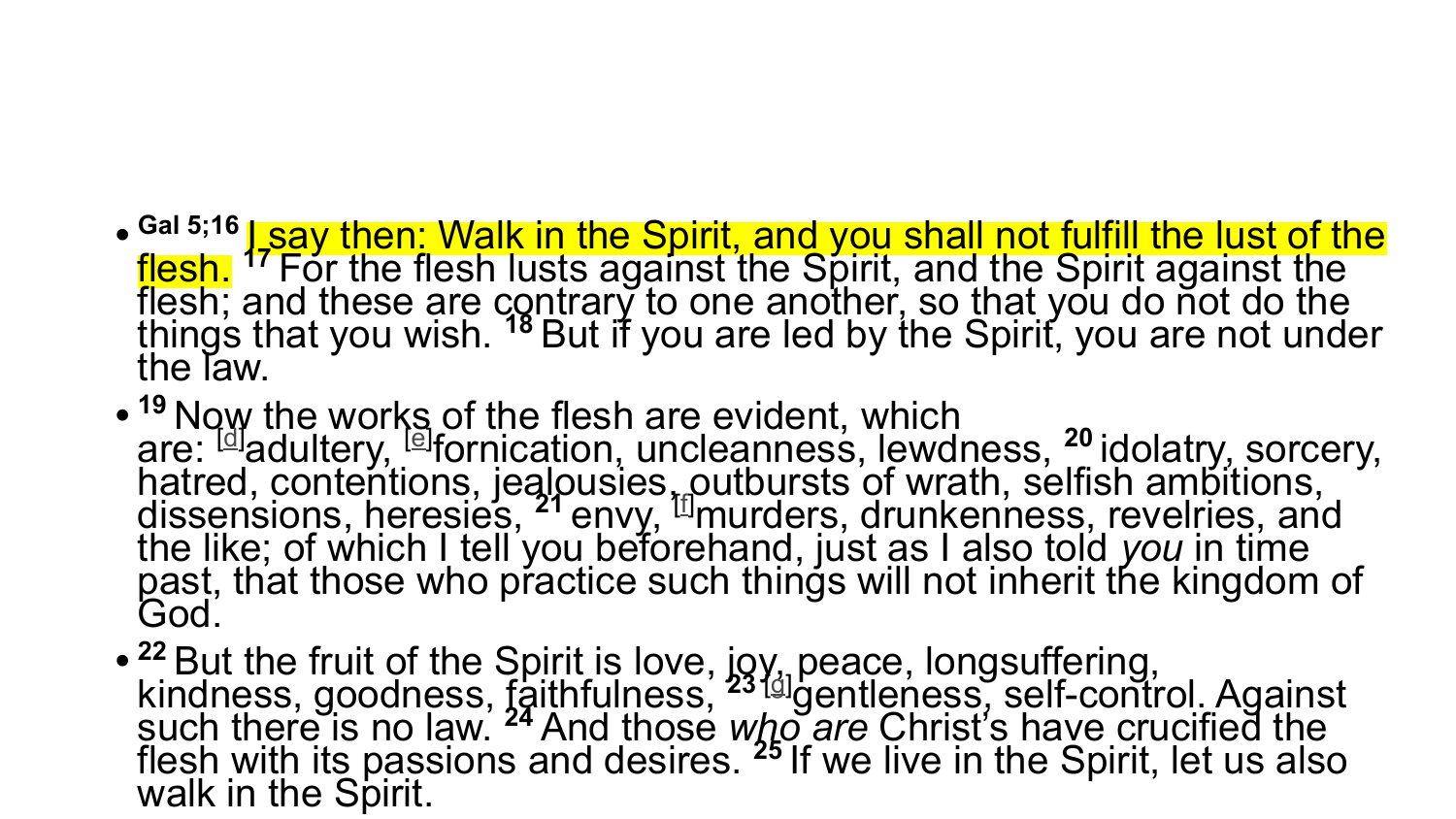- **• <sup>9</sup>**"As the Father loved Me, I also have loved you; abide in My love. <sup>10</sup> If you keep My commandments, you will abide in My love, just as I have kept My Father's commandments and abide in His love.
- **• <sup>11</sup>**"These things I have spoken to you, that My joy may remain in you, and *that* your joy may be full. **<sup>12</sup>**This is My commandment, that you love one another as I have loved you.<sup>13</sup> Greater love has no one than this, than to lay down one's life for his friends. **<sup>14</sup>**You are My friends if you do whatever I command you. **<sup>15</sup>**No longer do I call you servants, for a servant does not know what his master is doing; but I have called you friends, for all things that I heard from My Father I have made known to you. <sup>16</sup> You did not choose Me, but I chose you and appointed you that you should go and bear fruit, and *that* your fruit should remain, that whatever you ask the Father in My name He may give you.<sup>17</sup> These things I command you, that you love one another.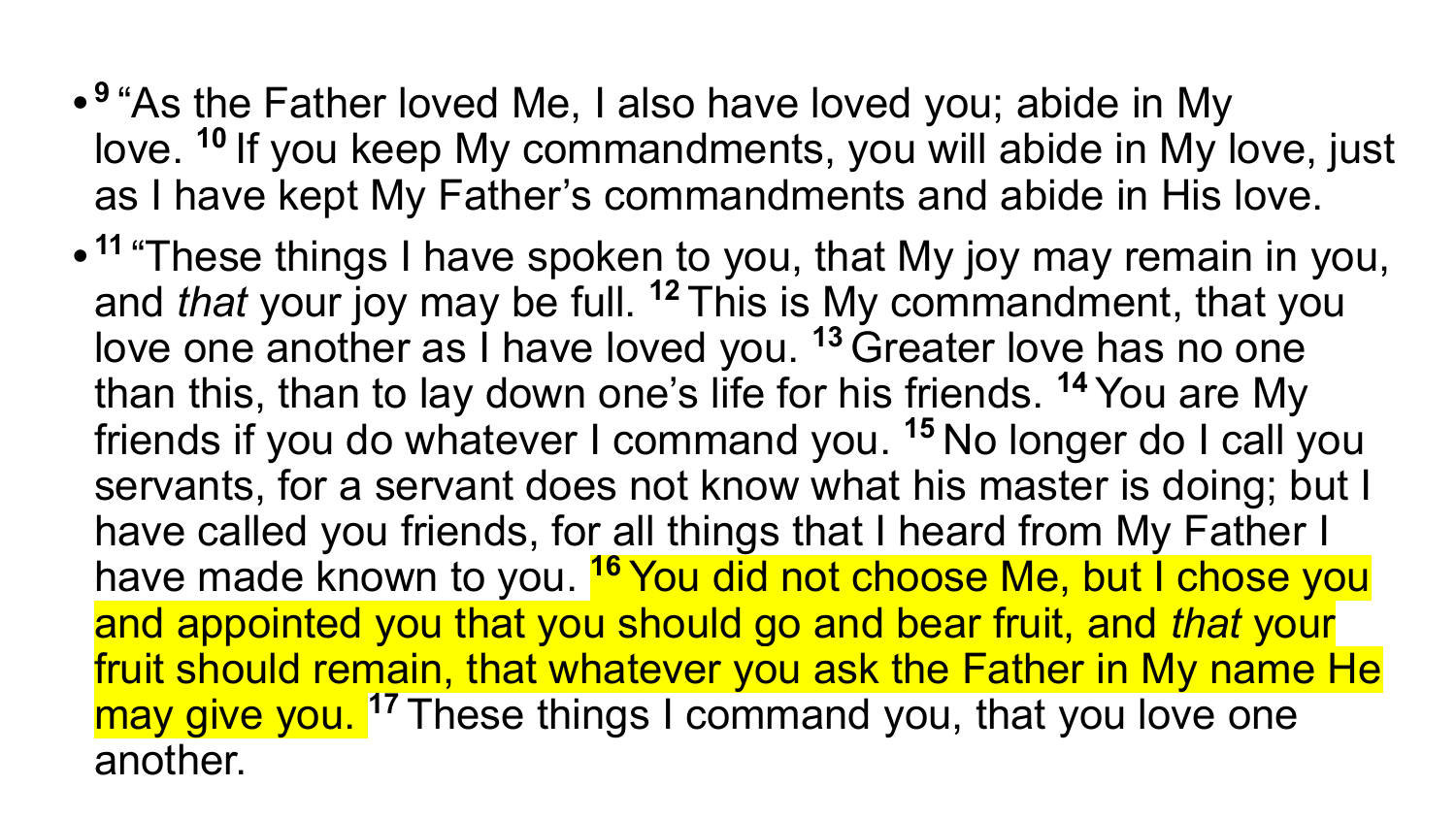## **•Psalm 1**

**• <sup>1</sup>**Blessed is the one

 who does not walk in step with the wicked or stand in the way that sinners take or sit in the company of mockers, <sup>2</sup> but whose delight is in the law of the LORD, and who meditates on his law day and night. **<sup>3</sup>**That person is like a tree planted by streams of water, which yields its fruit in season and whose leaf does not wither whatever they do prospers.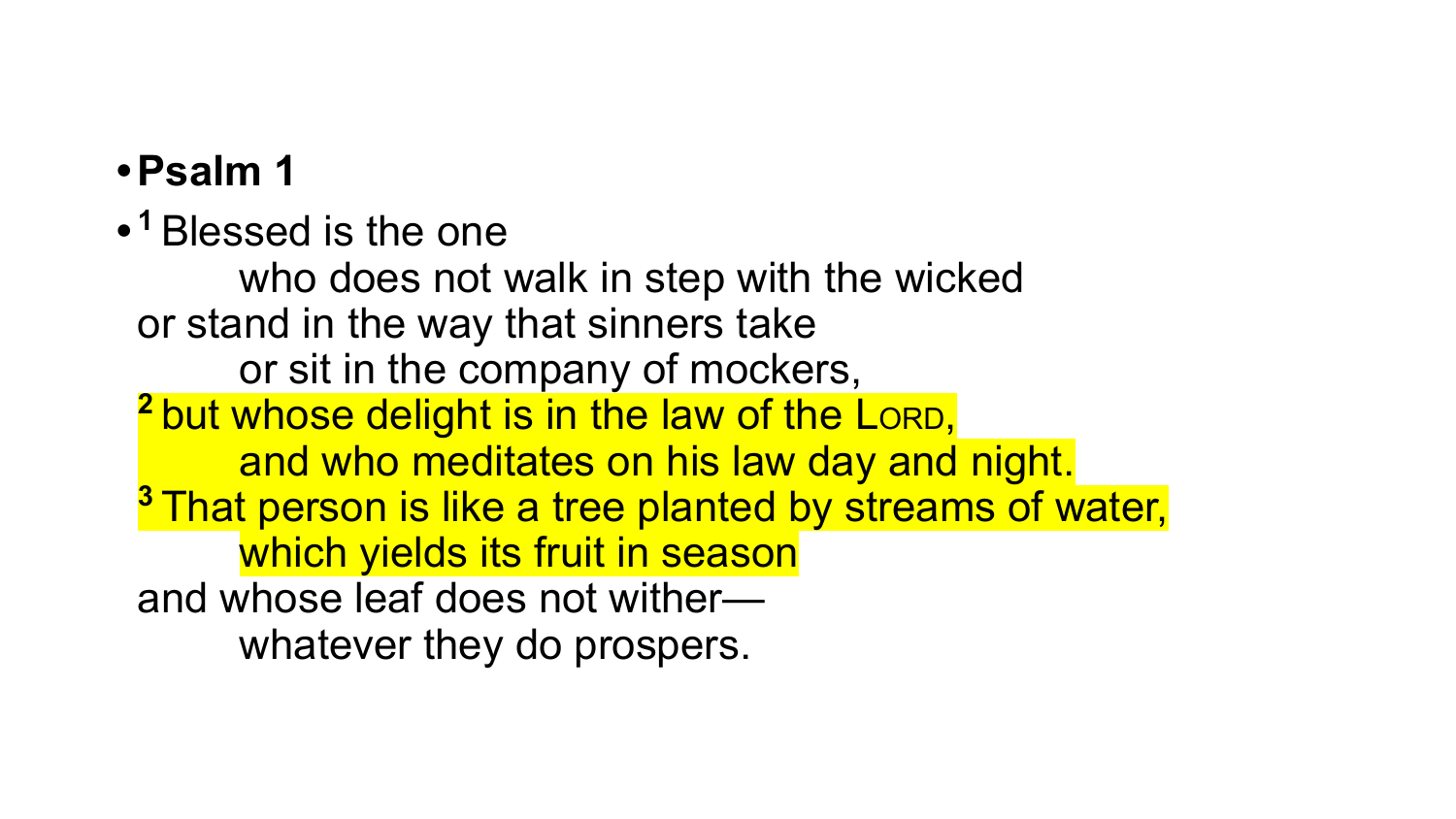